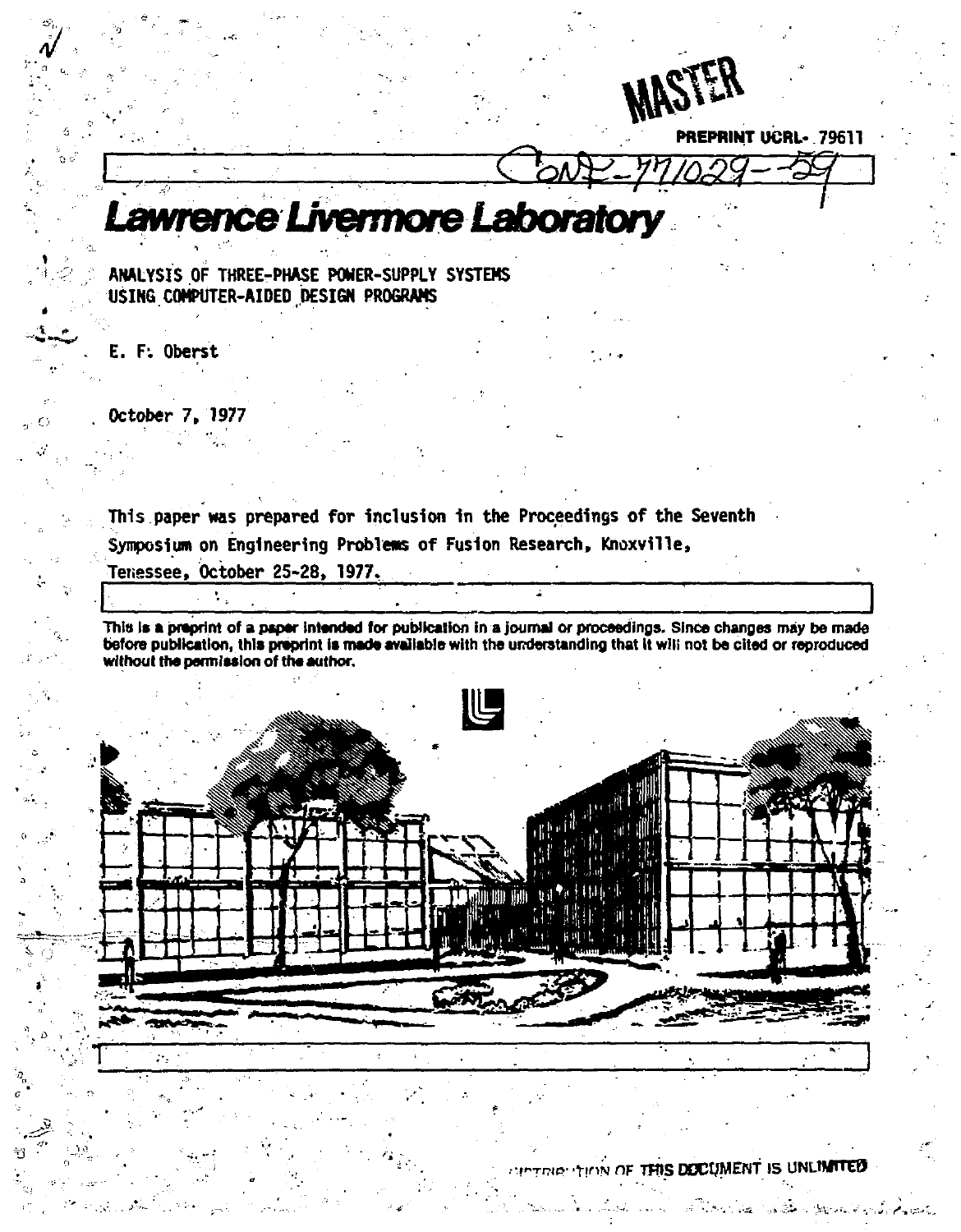#### **ANALYSIS OF THREE-PHASE POWER-SUPPLY SYSTEMS USIKG COMPUTER-AIDED DESIGN PROGRAMS \***

#### **E- F. Oberst**

#### Lawrence Livermore Laboratory, University of California, Liveroore, CA 94550

Summary

A major concern of *every* designer of large, three-phase power-supply systems is the protection of system components from overvoltage transients. At present, three computer-aided circuit design programs are available In the Magnetic Fusion Energy (KFE) National Computer Center that can be used to analyze three-phase power systems: MINI SCEPTRE, SPICE I , and SPICE II. These programs have been used at Lawrence Livermore Laboratory (LLL) to analyze the operation of a 2UU-kV dc, 2U-A acceleration power supply for the High Voltage Test Stand. Various overvoltage conditions are simulated and the effectiveness of system protective devices 1s observed. The simulated overvoltage conditions Include such things as circuit breaker openings, pulsed loading, and commutation voltage surges in the rectifiers. These examples are used to Illustrate the use of the computer-aided, circuit-design programs discussed in this paper.

#### Introduction

Computer-aided, circuit-design programs have been available for a number of years. Until recently however, the emphasis for their use was placed *on* the design of transistor and Integrated circuitry. At LLL, three circuit-design programs available from the MFE National Computer Center - MINI SCEPTRE, SPICE 1, and SPICE II - have been adapted for use in analyzing large, three-phase, power-supply systems. They have been effective in evaluating the performance of the acceleration" power supply designed for the High Voltage Test Stand.

In several instances, we lacked computer models of some of the components of the power-supply system. Therefore, it was necessary to develop suitable models for these components using the existing features of the programs. In this paper, we discuss some of these models and also present some of the simulated operations along with examples of the results. As part of the conclusion, we discuss plans for further development of these programs. .

#### System Modeling

The model elements presented in this section were used to represent components in the acceleration power supply of the High Voltage Test Stand. A one-line diagram of the power-supply system is shown In Fig. 1.

All three programs discussed in this paper *use*  nearly the same 'nput format to describe the circuit elements; that 1s, each element Is described by a unique name, with numbered nodes identifying its connection points in the circuit and the value of the. element. The MINI SCEPTRE program 1s more versatile

than the other two in that an element value can be described In one of five ways: as a constant, table, defined parameter, equation, or Mathematical expression.

We tgnored the distributive nature of some of the system components, such as feeder lines and transfor-mers. Instead, with no apparent effect on the overall system operation, they were represented in the circuit model as lumped elements.

A circuit breaker can be modeled as a current-xontrolled switch. Of the three programs being discussed, only MINI SCEPTRE is capable of simulator)' this device, and it does so with a resistance element that has a value described by a FORTRAN function subprogram. An example of this subprogram is shown 1n Fig. 2. The arguments for the subprogram are tine (T) and current through the resistor (C). The value of the resistor is initially set at a very small value to simulate closed contacts of the circuit breaker. At a selected time, the subprogram begins monitoring the current level through the resistor. When the current Is within the actual chopping current level of .the circuit breaker, the value of the resistor is switched to a high value that simulates open contacts. We have tried other models of circuit breakers (diodes and transistors) in the other two programs with no dependable results to date.

Transformers were modeled in two different ways: as the "T" equivalent model and as a pair of Inductors with mutual inductance. These two models are shown in *fig.* 3. SPICE I does not have the capability to handle mutual Inductance; therefore, a "T" equivalent model must be used with this program. Although, both MINI SCEPTRE and SPICE II can handle mutual inductance. at this time only SPICE 11 has been used successfully with a mutual Inductance transformer model. Thus, a "T" equivalent model must also be used with the HINI SPECTRE program. As seen in Fig. 3, the "T" equivalent model used 1s a simplified version with some of the standard parameters missing, not because of any modeling difficulties, but because they had no significant function 1n the overall circuit. The nutual inductance of the transformer model used in SPICE II is described *by* the primary and secondary winding in ductances'a long with the coefficient of coupling for the two windings. A three-phase transforaer *it* oodeleo using three identical, individual transformers.<br>Examples of three-phase "7" equivalent and mutual<br>inductance transformers.

All three programs have diode models available that can be used to create a rectifier circuit. The diode models in the MINI SCEPTRE program are based on the Ebers-Moll diode model for specific diodes, e.g.,-lN6\*9. However, these specific diode models

1 . The contract of the contract of the contract of  $\mathcal{L}$ 

\*Work performed under the auspices of the U.S. Department of Energy under contract No. W-7405-Eng-48.

mes **Detail** т, - U Johnd States ace<br>ch and Developmen --÷ responsibility for the<br>as of any information i any informati<br>ed, or referent<br>iy *avvaal right*s ------

*i--r^..]\OH* or THIS DOCUMENT IS **UNLIMITED**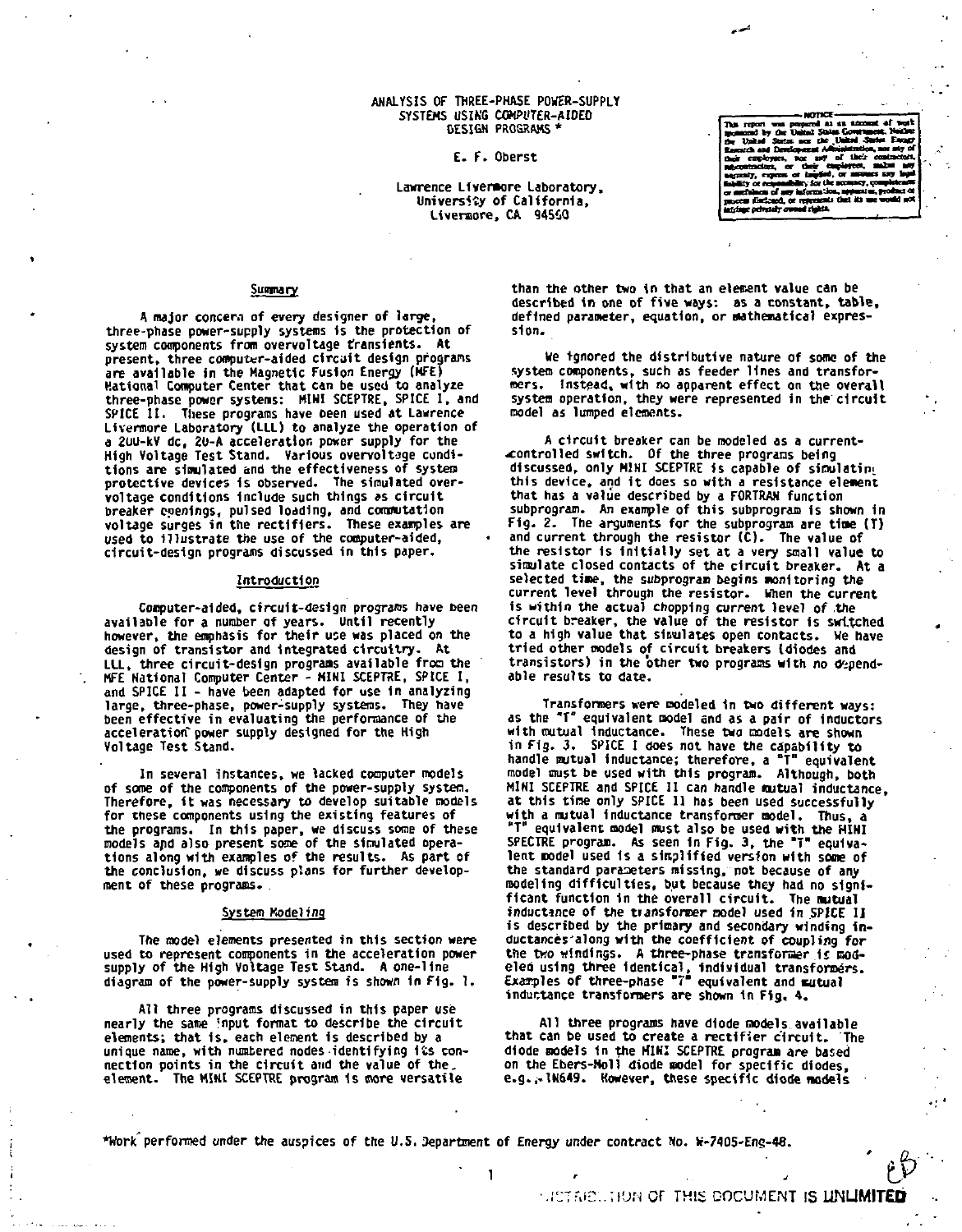need not be used: the parameters for any diode"can be used along with any diode model. The diode aodel' used. In SPICE I and II is different in that only the diode parameters are specified.' Although the param-<br>eters from any diode can be used in the model, the \* type of model is fixed.

Switches are modeled-slightly differently from circuit breakers because they are not current-dependent: they represent the theoretically perfect switch . that wil l interrupt current flow regardless of level. " for their purpose in this power-supply system, this 1s an adequate model. In the MINI SCEPTRE program, we once again used a resistance element. The value of . resistance'was specified in a table format in which the table, represent: a set of discrete-points taken from a time versus value curve that describes the behavior of the switch element during the time of simulated system operation. With this switch element, a load resistance can be switched on and off by changing the resistance value at the desired time from a high value to the load value and back again. The switch element can also be used to represent a short circuit. Figure 5 shows an example of a table of values used as a switch. Switch elements In SPICE 1 and II were modeled as a diode with a bias voltage. Figure 6 is an example of this type of switch. To turn the switch off, the diode is reverse biased by a voltage that 1s greater than any other voltage in the circuit which might forward bias the diode. .To turn the switch on, the reverse bias is turned off,<br>and the switch on, the reverse bias is turned off, circuit voltage applies a forward bias to it. As mentioned previously, the-diode parameters can be mentroned previously, the drope parameters can be<br>independently selected, which means that the diode can<br>have's semi-forward voltage drop. This simulates a have a zero forward voltage drop. This simulates a<br>zero-resistance switch contact.

Each of the programs has certain restrictions concerning the methods used to construct a circuit model.. .Some of these are listed in the associated user's manual. However, while using the programs we found some restrictions that are not mentioned. For example, in the acceleration power-supply systen the surge networks are connected in a wye configura-<br>tion with the neutral point floating. The circuit model used in SPICE I and II requires the neutral point to have a ground path. Me satisfied this requirement by placing a very Urge-value resistor between the neutral point and ground. Also, the transformer model used in SPICE II has a delta-connected primary, and the program would not accept the connection of three inductors in a loop without some resistance present. We solved this problem by adding a small resistance . to the windings. This did not cause any degradation i n the overall operation of the system since there 1s a resistive component present In the transformer windings. The secondary windings of this transformer<br>redships of the secondary windings of this transformer neutral floating. Here again, the program required neutral invatives are equine and we again used a<br>large resistance. In the SPICE programs, current large resistance. *i* it is desired to output the current level in a branch it is desired to output the current level in a branch circuit that does not contain a voltage source, the voltage across a resistive clement can be used to<br>infer the current level by using Ohm's law.

He tested'the model elements discussed here to determine their validity- The tests consisted of comparisons, between the operation of the model 'elements and xnowh or theoretically calculated performance .characteristics of the system components. Also, because we found that a simplified circuit model could often be used without degradation of the results, we used simplified circuit models as often as possible. Examples of these.models with corresponding.results

" *-.* wil l be presented in the next section.

# Simulated Operations

One of the first simulations of a normal operation was performed to determine the effectiveness of the surge network In the secondary circuit of the rectifier transformer. The network was designed to suppress the : commutation surges of the rectifier circuit. The circuit model used for this simulation is shown in Fig. Figure 8 indicates that the surges are suppressed, as evidenced by the lack of oscillations on the waveshape at the commutation points. To determine if simplification had any significant effects on the results, we repeated this operation using a simplified circuit model with a "T" equivalent transformer. Other than a difference in voltage amplitudes caused by a lack of a turns ratio-in the T equivalent model, there were no significant differences between the two results. Figgures 9 and lu show the simplified model and the corresponding results.

We performed another simulated operation to determine what effect the use of standard, inductlva power resistors in the power-supply filter would have<br>on the operation of the filter. Although the inductance is an Integra) part of the resistor, 1t can be modeled as a separate element. For comparison pur-poses, the model shown 1n F1g. 9 was used *both* with and without the inductive element In the filter. The results are shown in Fig. 11. Needless to say, noninductive resistors are used 1n the filter.

Other simulations of normal operations were performed to test the validity of some of the model elements. For example, we used the model circuit shown in Figure 7 to test the model of the mutual Inductance transformer. Data for the secondary voltage and primary current of the transformer taken under full load conditions were compared to calculated theoretical values. The agreement between the values was excellent.

To test the effectiveness of the surge networks designed to suppress switching transients generated by the opening of circuit breaker contacts, we simulated fault condition operation. One of the circuit models used for this test 1s shown in Fig. *\2.* Since the magnitude of the transients generated at the time of circuit breaker opening ts proportional to the chopping current level of the circuit breaker, we made tests at several different current levels within the chopping current margin. The results of one of these tests are shown in F1g. 13. A comparative test was performed using an Industry standard surge arrester 1n place of one of the surge networks. The surge arrestor in this case is a  $0.25$   $\mu$ F capacitor. From the results indicate in Fig. 14, 1t is easy to see why equipment failures can be caused by switching transients.

### Conclusions

The programs have proven to be a valuable tool for evaluating the design of the acceleration power supply in the High Voltage Test Stand. The time and effort saved through their use is beyond estimation.

\* At the present time, no one program discussed in this paper can provide all of the resired features..<br>Therefore, work on all three programs will continue until one of them satisfies al! the requirements.

A fourth program, which was developed by the Bonneville Power Administration, has recently been added to the KFE national computer system. This program is designed specifically for analyzing three-<br>phase power systems. At \*\*± time of this writing,

2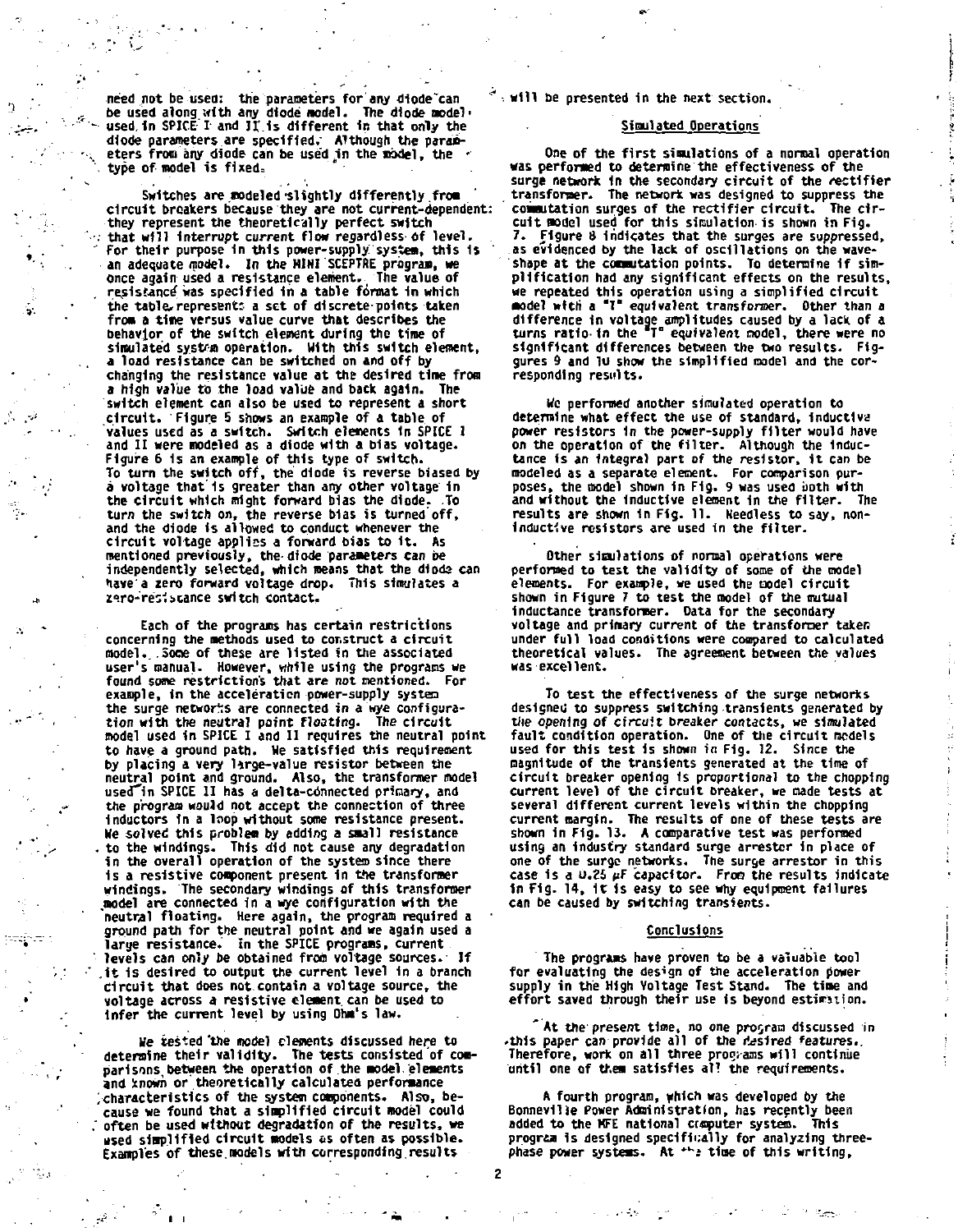there has not been sufficient use of this program for us to present any information about it. However,<br>because a preliminary study indicates that this program has great potential for use as a design analysis aid, work on it will continue.

Since the presentation of this paper may create an interest in using these program beyond LLL, we<br>shall develop a method of disseminating information shout the programs. In the interim, questions con-<br>cerning the programs. In the interim, questions con-<br>cerning the programs can be directed to either of the<br>following:

Waldo G. Magnuson P. 0. Box 808, L-156 Lawrence Livermore Laboratory Livermore, CA 94550<br>Phone: (415)447-1100, X8956

or

Eugene F. Oberst P. 0. Box 808, L-539 Lawrence Livermore Laboratory Livermore, CA 94550 Phone: (415)447-1100, X5213

## Acknowledgeents

I wish to express my appreciation to Waldo Magnuson for the many helpful hints which kept the programs running and to Fleur Fong and Tom Kruckewitt for the many long hours spent running the programs and For the many fours that the present running the programs charged the auspices of the U.S. Energy Research & Development<br>the auspices of the U.S. Energy Research & Development<br>Administration under contract No. W-7405-Eng-48



**5 MVA BASE** 

Fig. 1 H.V.T.S. acceleration power supply one line diagram (TFTR mode)

Function SW(T,C)  $SW = 0.1$ II (T.LT.45.E-3) GO TO 1 If ((C.GE .- 5.) and (C.LE. 5.) SW = 1.0E9 1 CONTINUE RETURN END





(b) "T" equivalent





(a) Mutual inductance

(b) "T" equivalent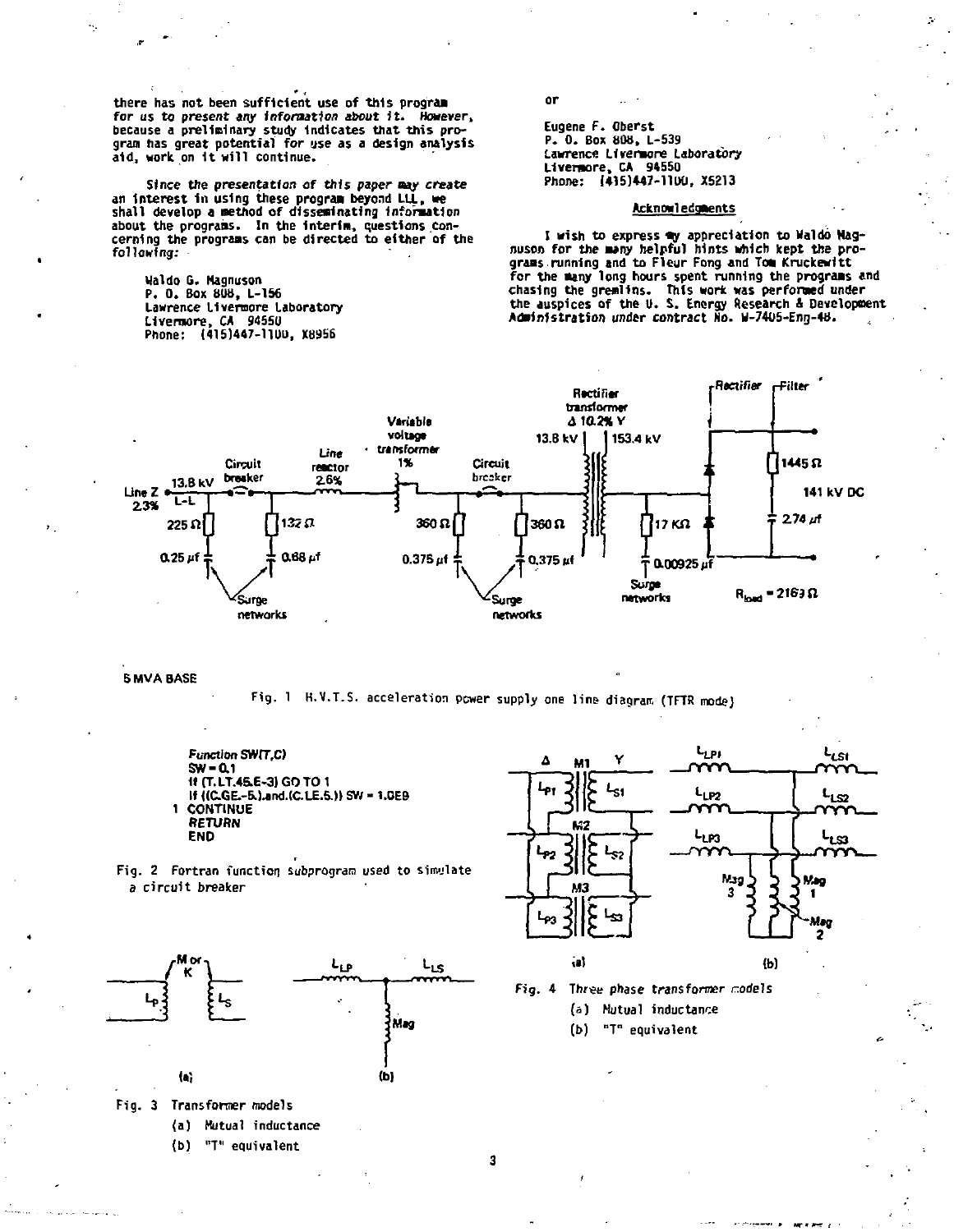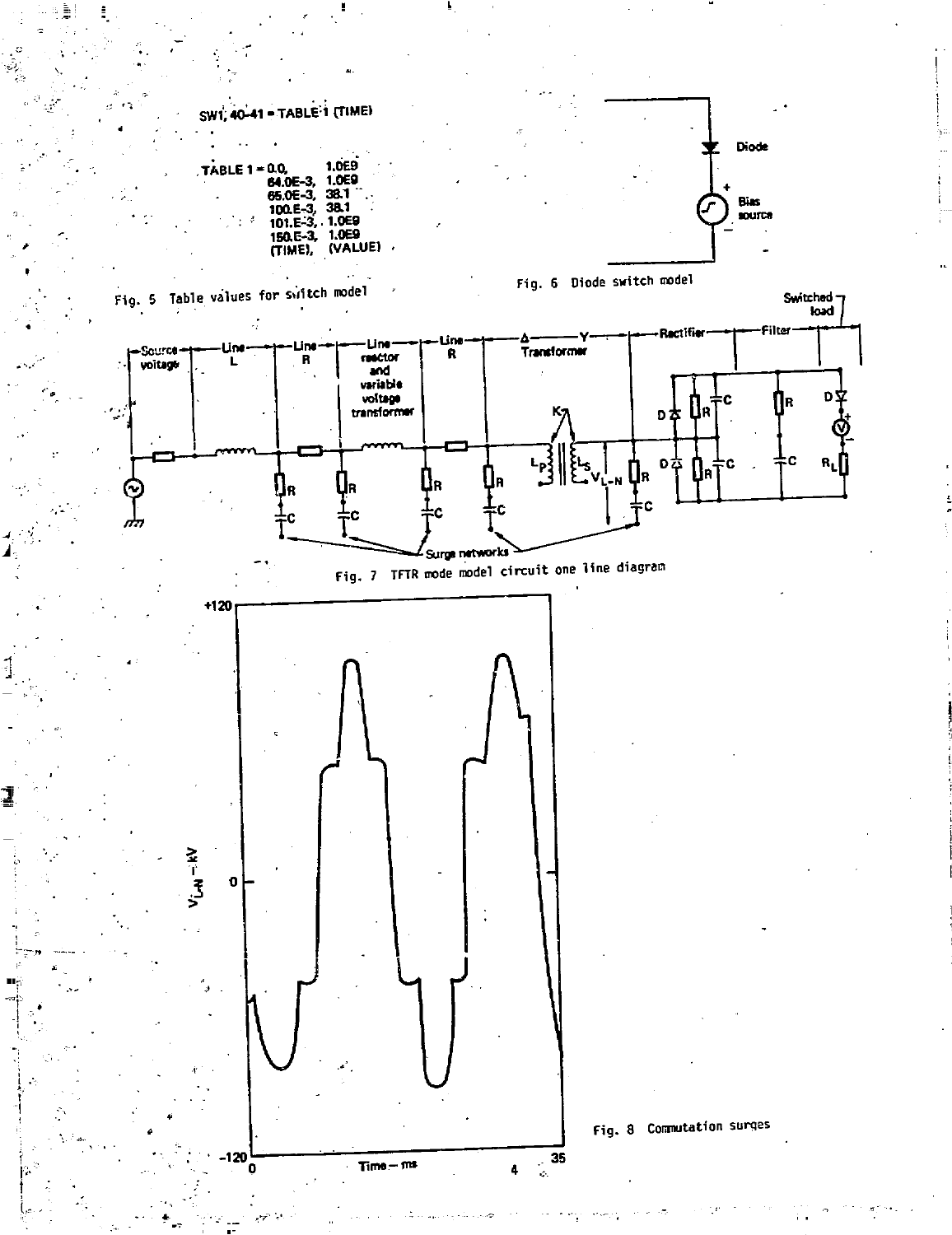

Fig. 10 Commutation surges.

 $\hat{z}$  in

L  $\mathbf{I}$ 

**i I «r i** 

瀆

Î